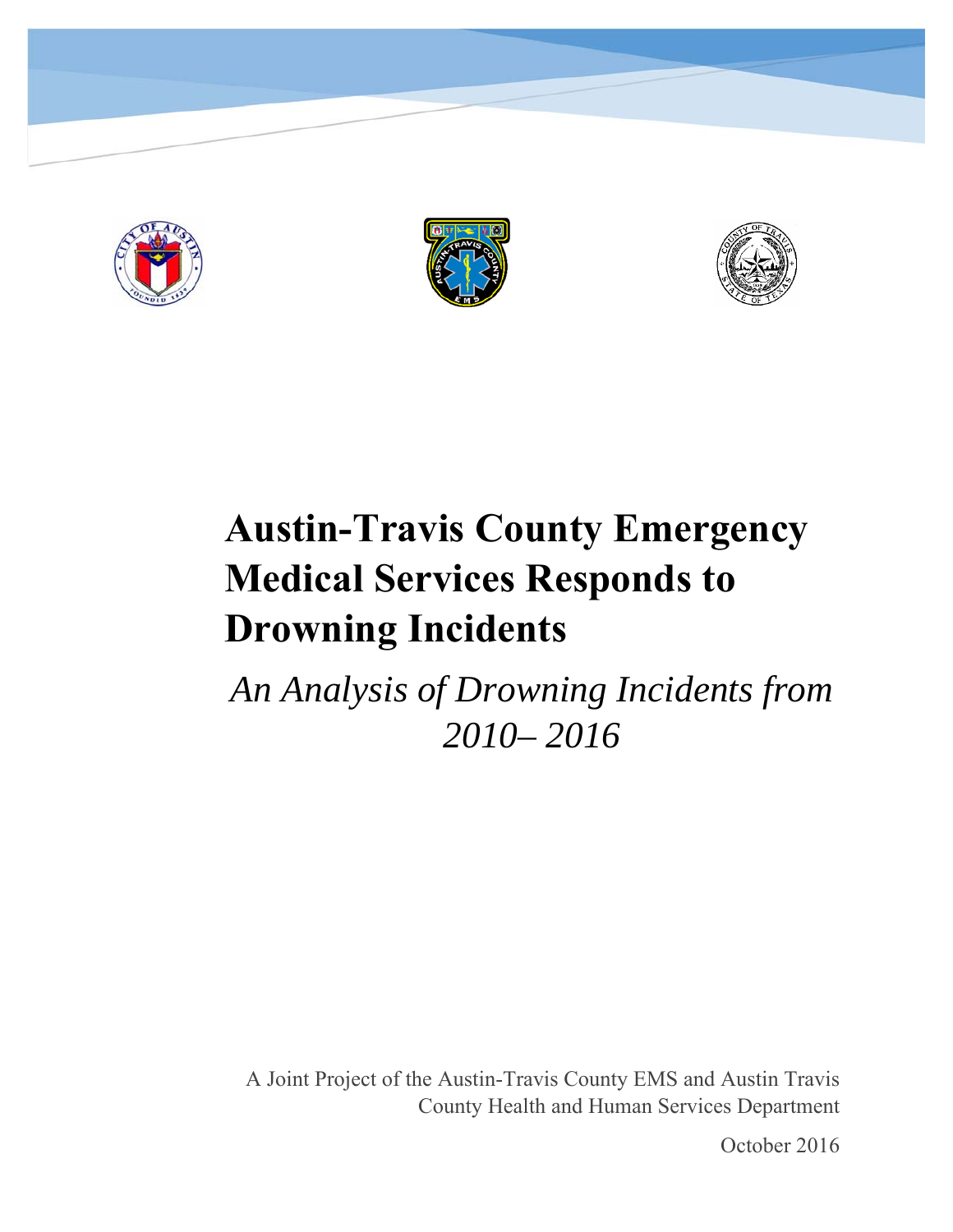





## **Austin-Travis County Emergency Medical Services Responds to Drowning Incidents**

*An Analysis of Drowning Incidents from 2010– 2016* 

## **Background**

Drowning is defined as the process of experiencing respiratory impairment from submersion/immersion in liquid.<sup>1</sup> Drowning outcomes are classified as death, morbidity and no morbidity.

Every year, drowning accounts for at least 372,000 deaths worldwide, including approximately 4,000 fatalities in the United States. 2,3 According to the National Center for Health Statistics, drowning represents the second-leading cause of unintentional injury-related death among children ages 1 to 14 years of age in the United States.<sup>3</sup> It is also the leading cause of unintentional injury death to children between the ages of 1 and  $4<sup>3</sup>$  Children ages 1 to 4 have the highest drowning rates.<sup>3</sup>

In 2014, there were 17 deaths due to drownings among Travis County residents of all ages.<sup>4</sup> From 2010 through 2014, there were 12 Travis County children less than 15 years of age that fatally drowned.<sup>4</sup> During the same five year time period, seven children between the ages of  $1 -$ 4 years died from drowning.<sup>4</sup>

Information on the magnitude of nonfatal drownings in Travis County is limited. To gain a better understanding of the magnitude and circumstances of drowning incidents that occur among individuals under 19 years of age, an epidemiological investigation was initiated to analyze Austin-Travis County Emergency Medical Services (A-TCEMS) data on drowning incidents over a six year period.

## **Methods**

Staff from A-TCEMS reviewed all drowning related incidents from July 2010 through June 2016. Those that occurred among individuals only under the age of 19 years were identified. Incidents were excluded if persons were injured in a pool that was not related to a submersion (e.g., a 14 year old female who jumped into a pool and injures her leg). Information on each incident included the date of incident, age and gender of individual, zip code of incident and residency, type of water the individual was submerged in (e.g., pool, bathtub, hot tub), transportation information, and medic notes. Date of incident was further classified by year, month, and day of the week (e.g. Friday, Saturday). If the drowning incident occurred in a pool, the type of pool was categorized (e.g., apartment, community, public, backyard, hotel). Transportation information included whether the patient was transported to the emergency room, transported to the emergency room with lights/sirens, transported by Starflight, refused transport, or was dead on the scene. Medic notes included information of what the medic reported. These qualitative data were reviewed and classified into whether the individual exhibited medical symptoms (e.g., loss of consciousness, no pulse, "wet lungs", lower oxygen levels), if a lifeguard was present, if adults were distracted or child left unsupervised around the time of the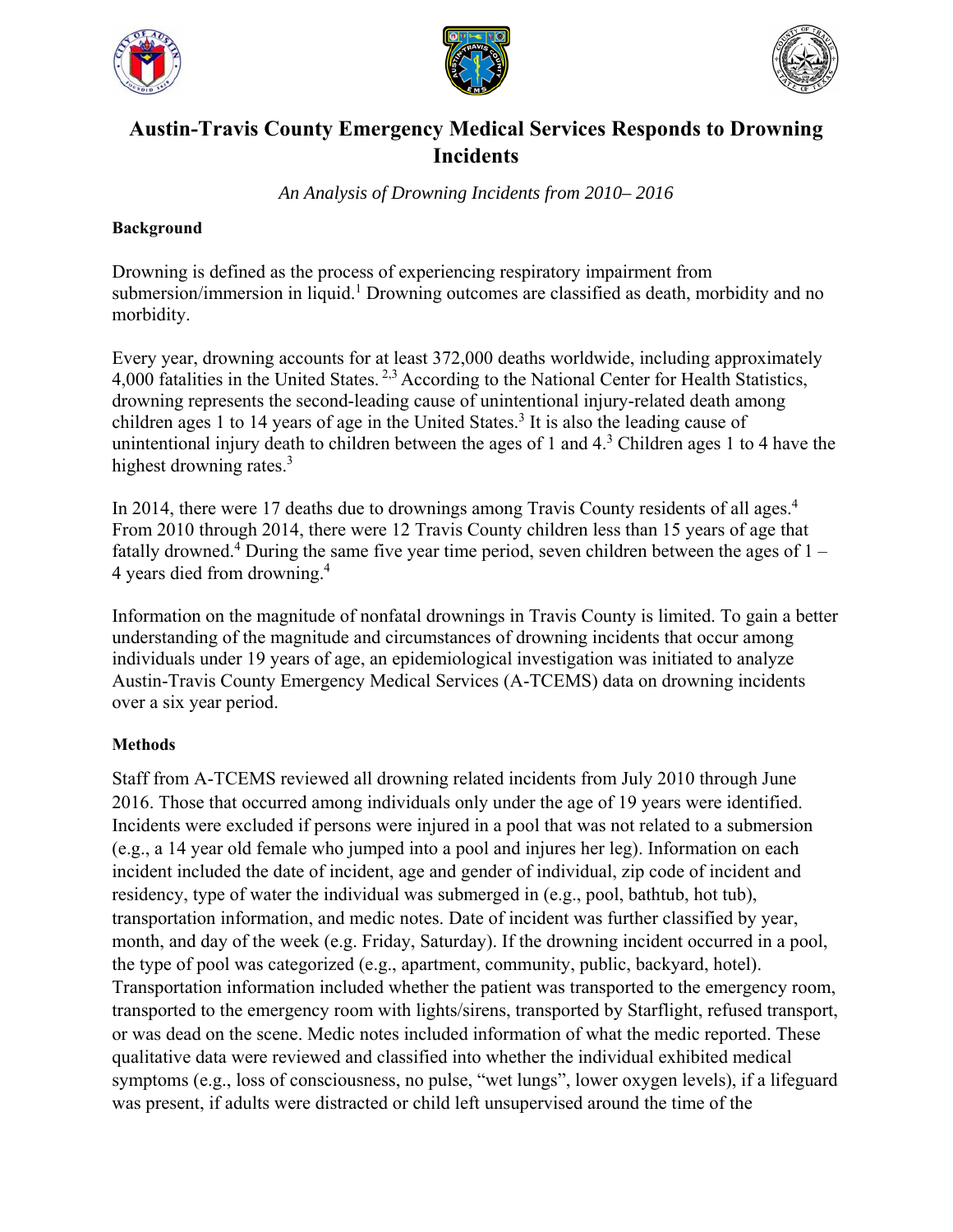submersion, if cardiopulmonary resuscitation (CPR) and/or rescue breath was performed by bystanders, and the estimated minimum length of time the individual was submerged.

Data were analyzed by Microsoft Office Professional Plus 2013 Excel and CDC Epi Info (version 7.2.0.1).

## **Results**

A-TCEMS responded to a total of 75 drowning incidents involving individuals under the age of 19 years between 2010 (July) through 2016 (June). The number of drowning incidents range from 11 to 15 per calendar year (12 months) (Figure 1). Two separate drowning incidents were reported on the same day twice in June 2013 (June 1 and June 10).





Fifty three (70%) drowning incidents occurred in the summer (June through August) (Figure 2).

*Figure 2. Drowning Incidents by Month* 

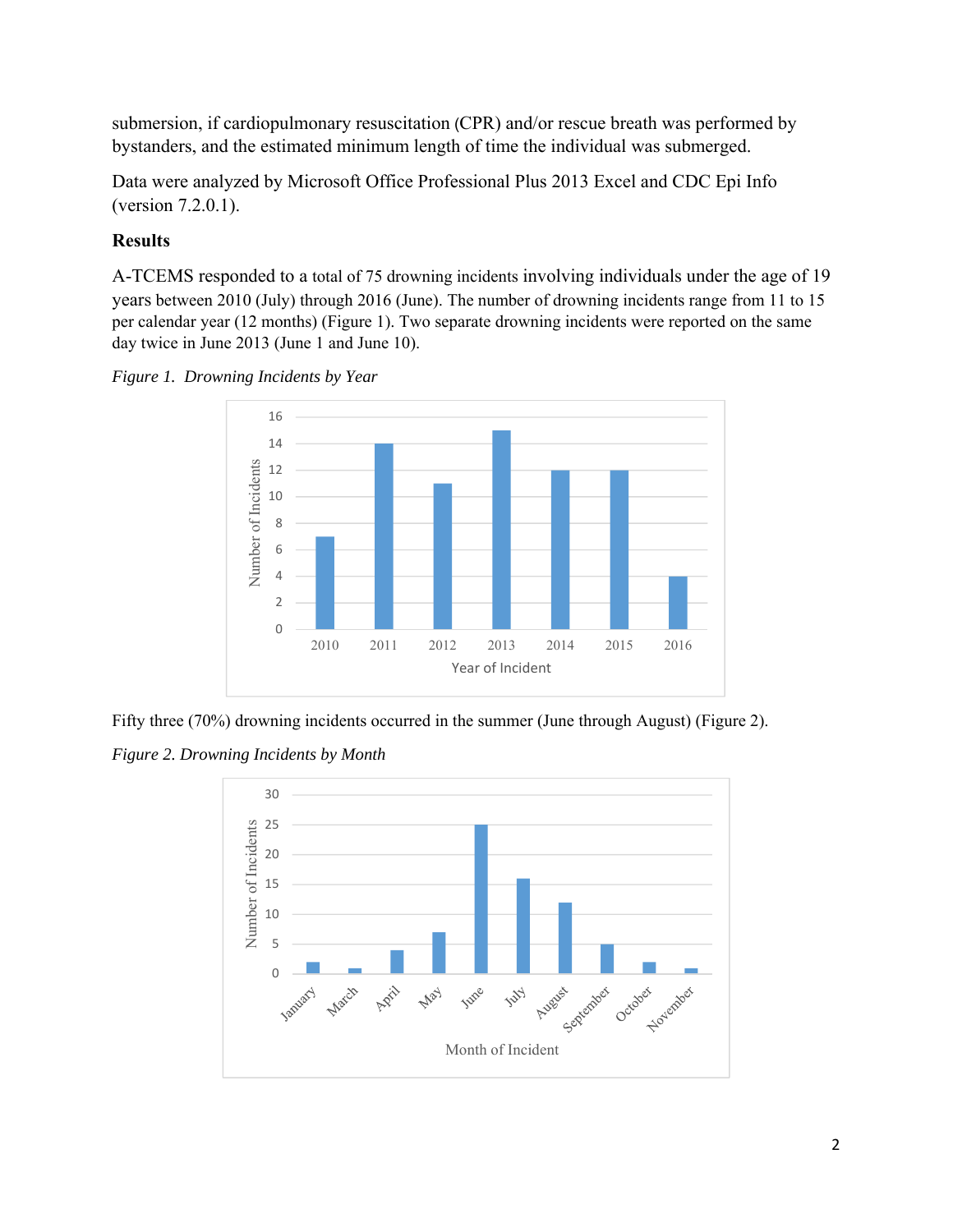Thirty three (43%) drowning incidents occurred on the weekend (Saturday or Sunday) (Figure 3). *Figure 3. Drowning Incidents by Day of Week* 



Of the 75 drowning incidents, 57% involved a male. The mean age was 3.9 years, with a range of 10 months to 18 years of age. Fifty two (69%) incidents involved an individual between the ages of one and four years (Figure 4). Twenty seven of the individuals (36%) were three years of age.

*Figure 4. Drowning Incidents by Age Group* 



Drowning incidents occurred in 29 different zip codes (Figure 5). Zip code 78753 had the most (10) incidents.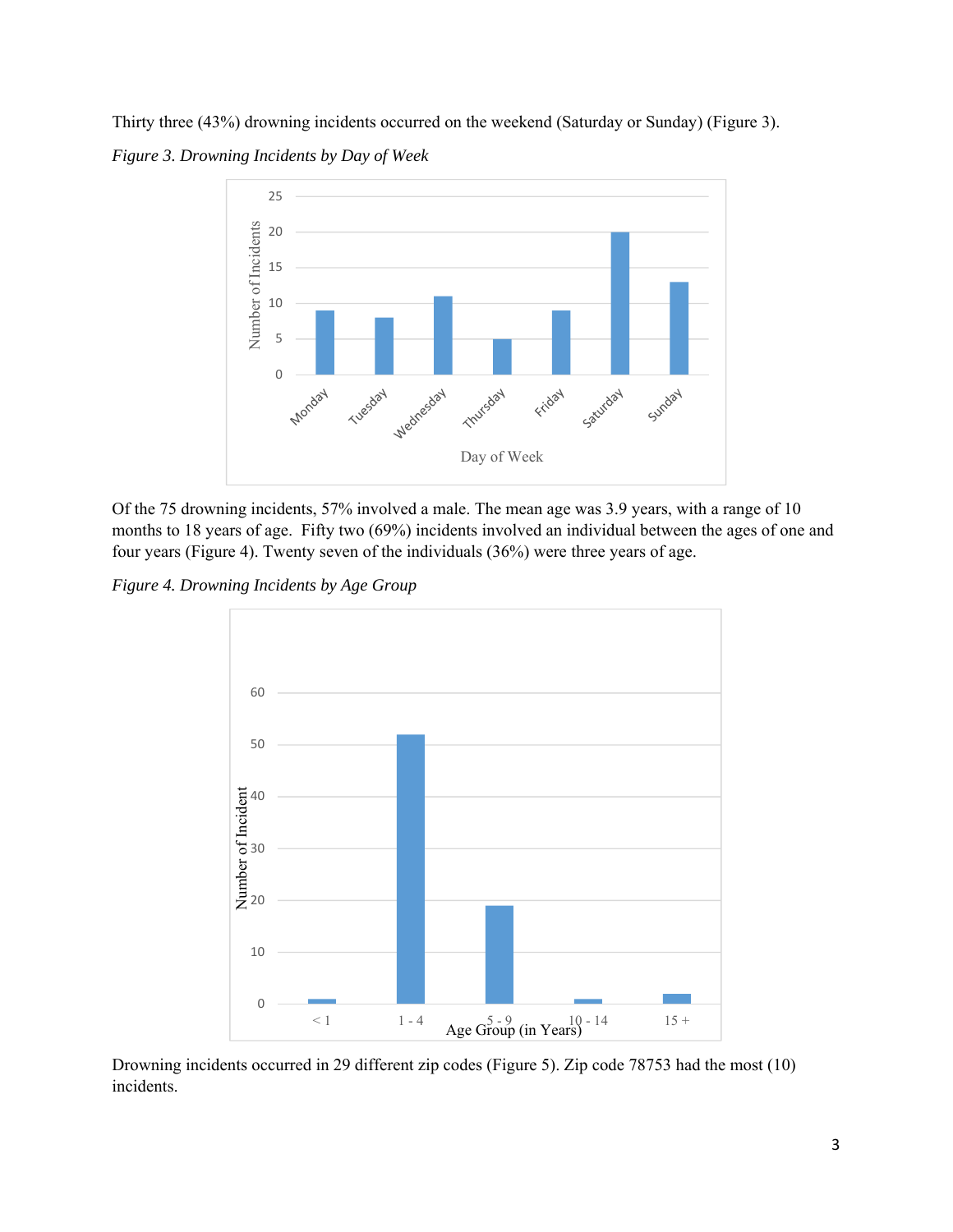

*Figure 5. Drowning Incidents by Zip Code of Occurrence*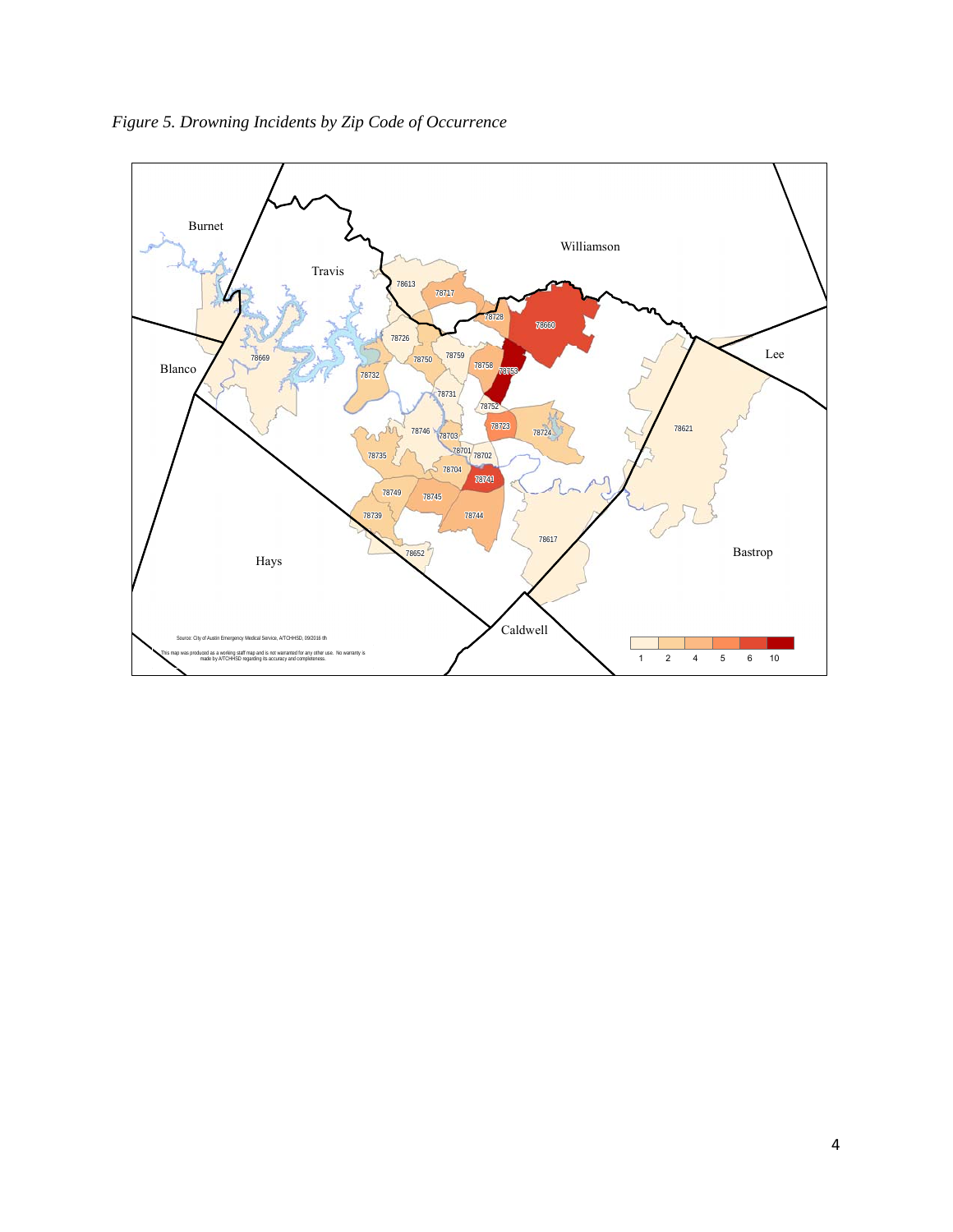The residency of drowning patients occurred in 36 different zip codes (Figure 6). Zip codes 78753 and 78758 had the most residents involved in a drowning incident (6 each).



*Figure 6. Drowning Incidents by Zip Code of Residency* 

Thirty eight (51%) of the drowning incidents occurred in the same zip code where the individual resided. Sixty (80%) of the drowning incidents occurred in a pool (Figure 7). Other known locations included a hot tub, bathtub, and river.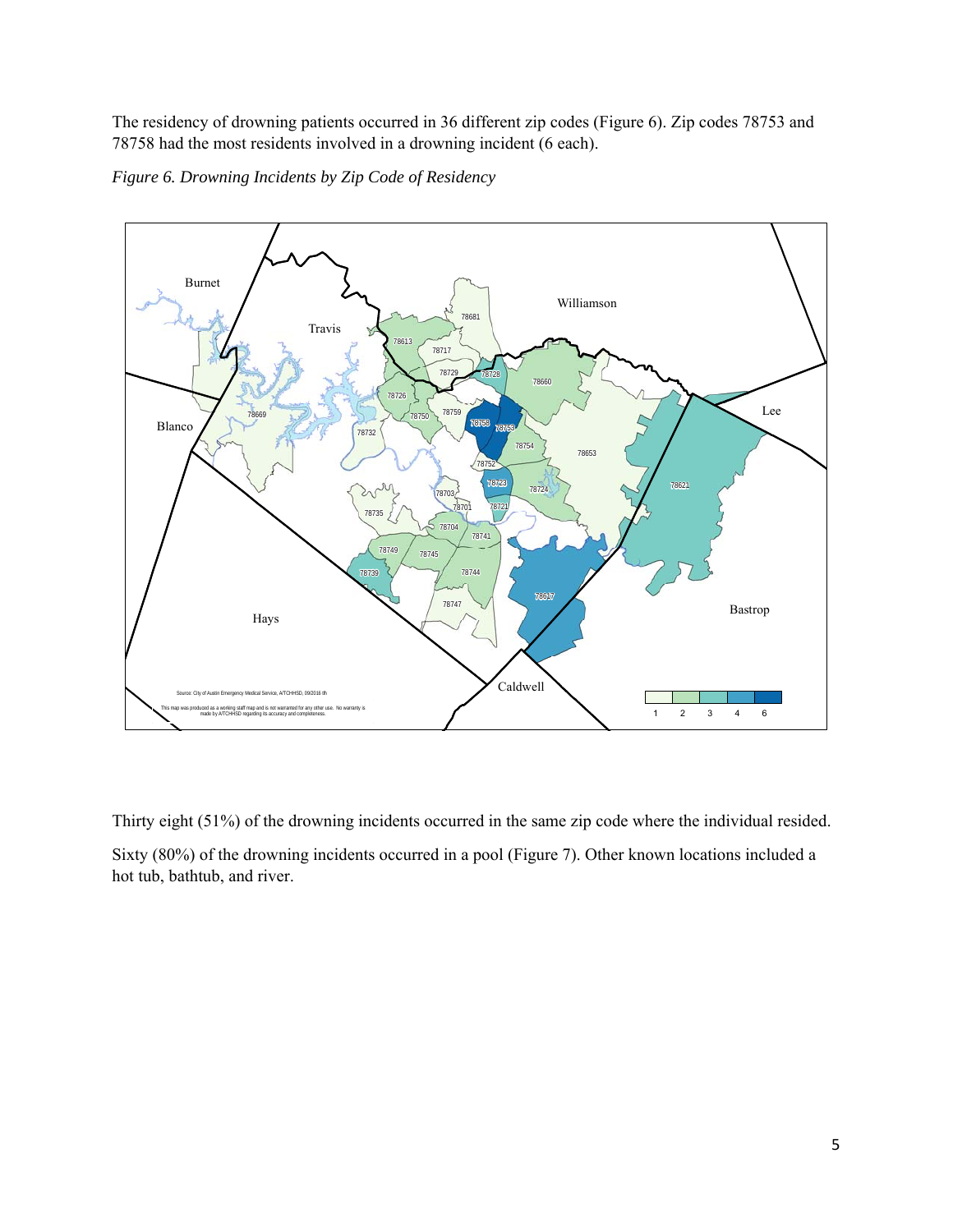*Figure 7: Location of Drowning Incidents* 



Of the sixty (80%) drowning incidents that occurred in pool, the type of pool was unknown for 35 (58%) incidents (Table 1). Thirteen incidents occurred in an apartment pool, four incidents each in a community pool or public pool, three in backyard pool, and one in a hotel pool.

| Pool Type           | Number of<br><b>Incidents</b> |
|---------------------|-------------------------------|
| Pool (type unknown) | 35                            |
| Apartment pool      | 13                            |
| Community pool      |                               |
| Public pool         |                               |
| Backyard pool       | 3                             |
| Hotel pool          |                               |
| TOTAL               |                               |

*Table 1. Type of Pool in Pool-related Drowning Incidents* 

Of all the drowning incidents, four (5%) incidents had information to indicate that a lifeguard was present.

In twenty eight (37%) drowning incidents, information indicated that adults were distracted or the child was unsupervised.

In twenty one (28%) drowning incidents, information indicated that bystander CPR or rescue breaths were initiated prior to EMS arrival.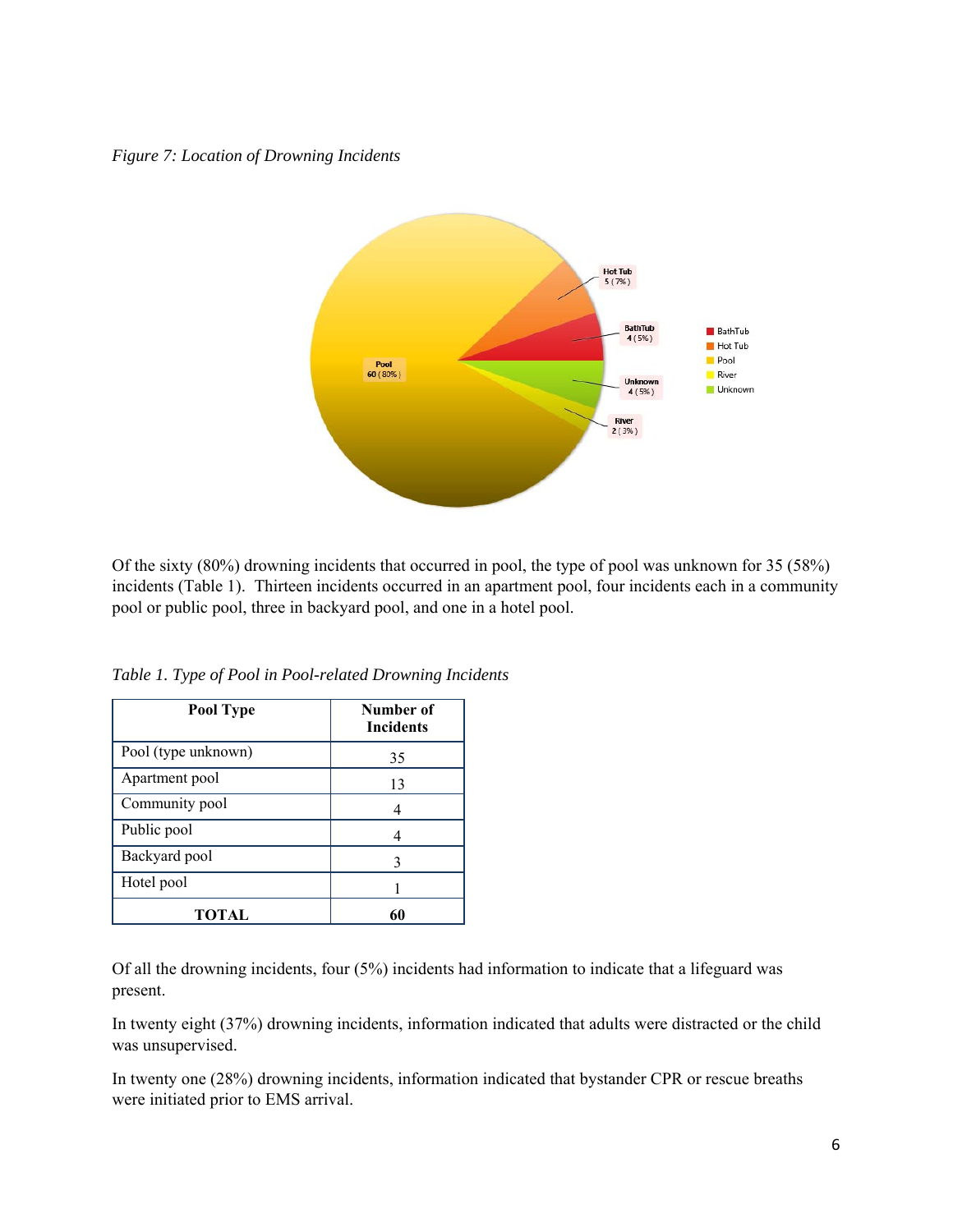In seventy (93%) drowning incidents the individual exhibited medical symptoms. Of those 70 individuals exhibiting medical symptoms, nearly a quarter (24%) (17) exhibited "wet lungs" and/or lower oxygen levels. (Wet lungs is also known as "rales" which is the medical term for crackles or coarse sounds heard when auscultating lung sounds with a stethoscope; the presence of this finding indicates that there is extra fluid in the lung; in the case of a drowning victim, it is an indication that water has gone in the victim's lungs.)

Sixty nine (92%) individuals were transported to the emergency room; four (5%) refused transport, and two (3%) were dead on the scene. Fifty six (81%) of the transported individuals were transported to the emergency room with no lights/sirens, 11 (16%) were transported to the emergency room with lights/sirens, and two (3%) were transported to the emergency room by Starflight (Table 2).

| <b>Transportation Information</b>                       | Frequency | Percent |
|---------------------------------------------------------|-----------|---------|
| Transported to the emergency room with no lights/sirens | 56        | 81%     |
| Transported to the emergency room with lights/sirens    | 11        | 16%     |
| Transported to the emergency room by Starflight         | 2         | 3%      |
| <b>Total</b>                                            | 69        | 100%    |

*Table 2. Transportation Information of Drowning Incidents* 

The estimated amount of time that the individual was submerged was noted in 24 (32%) of the drowning incidents. The mean amount of time submerged was approximately 2 minutes, with a range of 15 seconds to 10 minutes. For those three individuals that were submerged for an estimated time of 5 minutes or longer, two were transported to the emergency room with lights/sirens and one by Starflight.

## **Discussion**

It is believed that this may be the first descriptive epidemiologic investigation of drowning incidents using A-TCEMS data.

The report documents certain epidemiologic patterns: EMS responds to 11 to 15 drowning incidents per year involving individuals under the age of 19 years; these occurred predominantly in the summer months, on the weekends, in pools; and involve primarily children between the ages of 1-4 years. The drowning incidents have occurred in 29 different zip codes throughout the county (zip code 78753 had the most occurrences). Available information indicates that in over a third (37%) of the incidents adults were distracted or the child was unsupervised at the time of the submersion, over a quarter (28%) of all incidents bystander CPR or rescue breaths were initiated prior to EMS arrival, and in five percent of all incidents a lifeguard was present. Of those individuals exhibiting medical symptoms, nearly a quarter (24%) (17) exhibited "wet lungs" and/or lower oxygen levels.

Drowning is an important public health issue, especially for children. During a five year period (2010 – 2014), seven Travis County children between the ages of  $1 - 4$  years fatally drowned.<sup>4</sup>

Drowning is preventable. Because no single strategy is likely to prevent all drownings, experts recommend layers of protection. This multilayered approach includes four–sided pool fencing, swimming instruction, supervision/lifeguards, resuscitation, and personal flotation devices (i.e., life jackets).<sup>5,6</sup>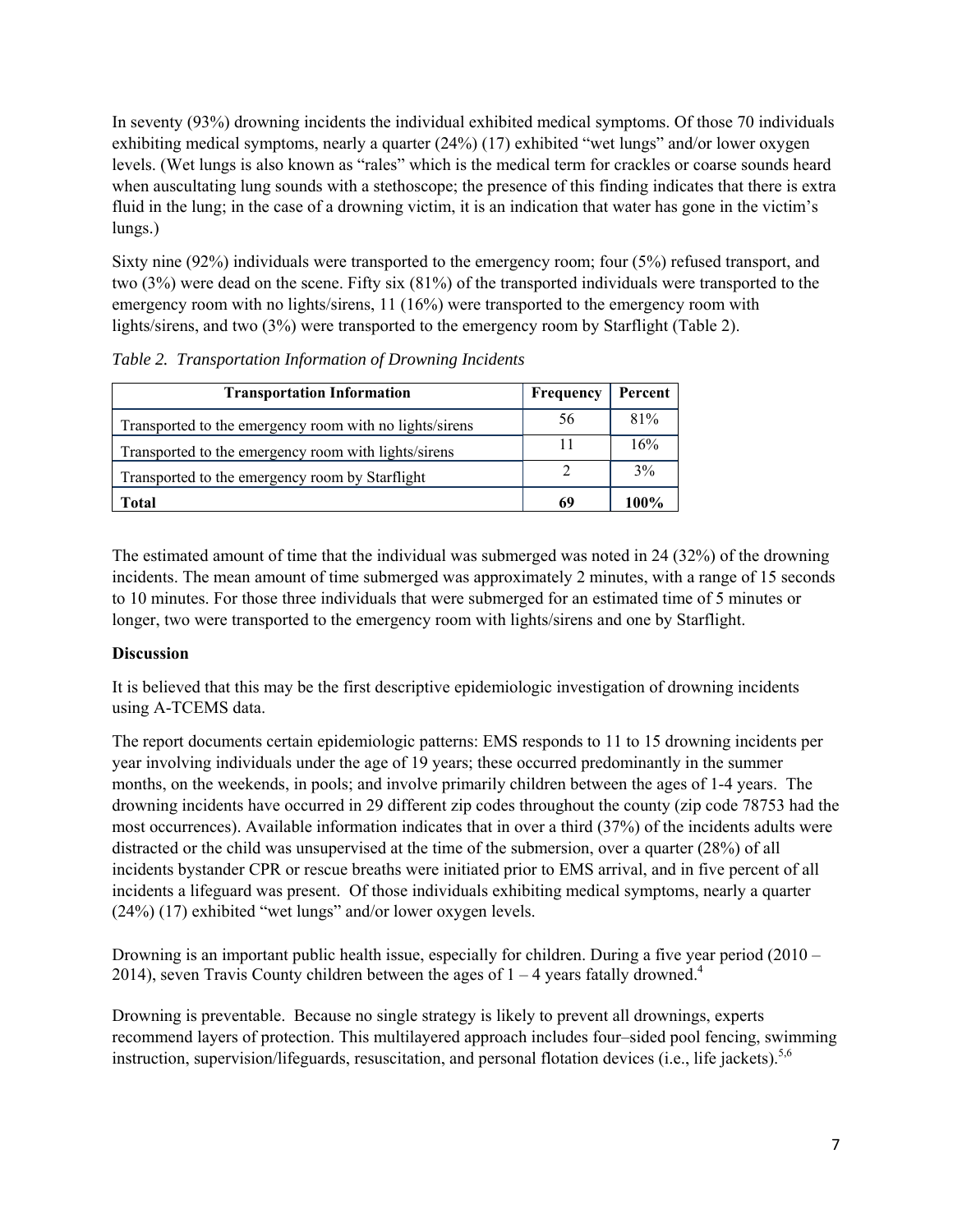The findings in this report are subject to several limitations. This investigation only focused on EMS responses to drowning incidents to individuals under the age of 19 years. This is not a complete picture of the drowning burden in our community. The investigation did not review death certificate information, data on hospitalizations, individuals that might have arrived at a hospital other than by EMS transport, or drowning incidents among people older than 18 years. The investigation also did not seek to determine the medical outcome of the individuals transported to the emergency department.

The EMS record may not have included complete information that could have been useful in this investigation. Patients were treated during an emergency situation with treatment as the primary focus, so data on such details as the circumstances of the drowning (e.g., length of time submerged, bystander CPR and/or rescue breaths, adults distracted or child left unsupervised), pool type, and the presence of lifeguards may have not been noted or recorded. The lack of comprehensive information may have led to the incomplete or misclassification of some conditions analyzed. The investigation may also have failed to identify additional individuals under 19 years of age that experienced drowning that were seen by EMS.

Despite these limitations, this investigation provides valuable data on current trends of EMS responses to drowning incidents. This investigation also provides a foundation for further work to describe and reduce the burden of drowning in our community.

This investigation makes the following public health recommendations:

- 1. Continue to support efforts for a multilevel approach to drowning prevention, including installing four-sided pool fencing, learning to swim, learning CPR, maintaining close supervision of individuals when in or around water, and wearing life jackets
- 2. Continue to work with water safety/drowning prevention organizations and coalitions to identify prevention opportunities for the upcoming 2017 drowning season
- 3. Continue to increase the awareness of drowning as a public health issue by distributing this report to:
	- a. Austin/Travis County Emergency Medical Services (A-TCEMS)
	- b. Environmental Health Services
	- c. City of Austin Code Enforcement
	- d. Travis County Child Fatality Review Team
	- e. Travis County Medical Examiner
	- f. Water safety/drowning prevention organization (Colin's Hope), and coalitions such as Safe Kids Austin and Texas Drowning Prevention Alliance
	- g. Organizations that train and certify lifeguards
	- h. Injury Epidemiology and Surveillance Branch, Texas Department of State Health Services
	- i. Division of Unintentional Injury, National Center for Injury Prevention and Control, Centers for Disease Control and Prevention (CDC)
- 4. Develop a systematic approach to continue to analyze A-TCEMS data on drowning incidents, including drowning incidents involving all ages
- 5. Review drowning mortality information
- 6. Explore conducting an investigation on hospitalizations related to drownings
- 7. Explore obtaining available data to describe the number and type of swimming pools in Travis County (e.g., data from City of Austin on swimming pool permits, data from Environmental Health Services on the location of public pools)